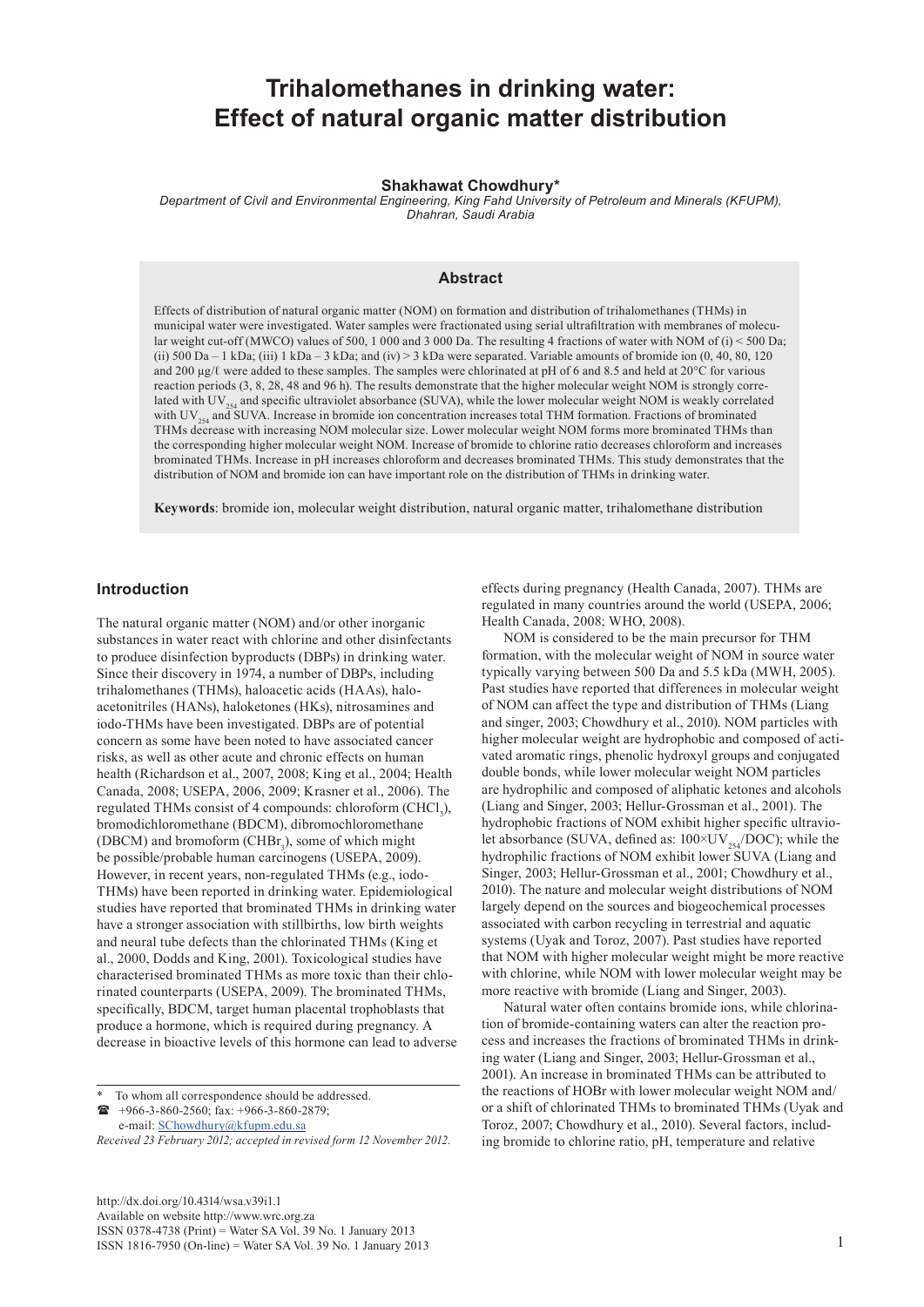

distribution of lower and higher molecular weight NOM, can influence THM formation (Sohn et al., 2006). However, a small fraction of bromide ions (typically 18–28%) are converted to brominated THMs during water treatment and disinfection process (Sohn et al., 2006). This partial conversion of bromide into brominated THMs adds further difficulties to assessing THM distribution in bromide-rich source water. Further to this, it has been reported that complete removal of low molecular weight NOM through available treatment processes is rarely possible (Liang and singer, 2003). Consequently, low molecular weight NOM tends to remain in finished water. As such, it is likely that brominated THMs will be present in the bromide-rich water. In this study, effects of different fractions of NOM on THM distributions were investigated. Implications of bromide ions and different fractions of NOM on THM distributions were explained. Relationships between DOC,  $UV_{254}$  and SUVA were investigated for various fractions of NOM. Conversion of bromide to brominated THMs was investigated.

# **Experimental methods**

Experiments were conducted on synthetic water prepared in the laboratory using the Suwannee River humic acid (HA). Concentrated stock solution was prepared by dissolving HA into 0.1 N NaOH solutions. The stock solution was used in deionised water to generate water samples with dissolved organic carbon (DOC) concentrations of 2.0, 4.0 and 6.0 mg/ℓ. Samples were filtered using 0.45  $\mu$ m filter paper (Aldrich Z277347) to remove suspended particulates. This water was subjected to serial ultrafiltration using membranes of molecular weight cut-off (MWCO) values of 3 kDa, 1 kDa and 500 Da. (Sigma-Aldrich Cellulosic disk: MWCO: 500 Da, 1 kDa and 3 kDa; parts number Z368024, Z355119, Z355143)**.** The schematic of NOM separation is presented in Fig. 1. The resulting 3 retentates (molecular weight  $> 3$  kDa, 1 kDa – 3 kDa, and 500 Da – 1 kDa) were isolated and dissolved separately in the same amount of deionised water that was used for the ultrafiltration experiments (Fig. 1). Including the  $4<sup>th</sup>$  fraction (molecular weight < 500 Da in Fig. 1), a total of 4 types of water samples were generated (molecular weight < 500 Da, 500 Da – 1 kDa, 1 kDa – 3 kDa, and molecular weight > 3 kDa). The DOC and ultraviolet absorbance  $(UV_{254})$  were measured using Standard

Method 5310B (APHA, 1995) and a Biochrom Ultrospec 1000 UV/Visible Spectrophotometer, respectively. The specific ultraviolet absorbance (SUVA) was calculated as:  $100 \cdot UV_{254}/$ DOC. The pH of the water samples were adjusted to 6 and 8.5. Variable amounts of bromide ions  $(0, 40, 80, 120$  and  $200 \mu g/l)$ were added to these samples. Bromide ion stock solution of 100 µg/mℓ was prepared by diluting Sigma-Aldrich bromide standard (Catalog no. 17355) with deionised water. A fixed dose of chlorine  $(2.0 \text{ mg}/\ell)$  was applied to each of the fractionated and pH-adjusted samples. Chlorine stock solution of 5 mg  $Cl_2/m\ell$  was prepared using a 5% aqueous sodium hypochlorite solution following Standard Method 5710B (APHA, 1995). All stock solutions were stored in a refrigerator at  $2 \pm 0.1$ °C and discarded after 7 days. Reactions were performed in a water bath at 20°C, for various reaction times (3, 8, 28, 48 and 96 h). Free residual chlorine (FRC) and total chlorine (TC) were measured for these samples after their corresponding reaction periods. The FRC were obtained in the range of  $0.15-1.6$  mg/ $\ell$ for these samples, indicating that all samples had adequate FRC to form THMs till the end of their reaction periods. THMs were measured using GC/MS (Varian chromatograph, model 3900 equipped with quadrupole mass spectrometer) following USEPA 524.2 method (USEPA, 1992). The calibration standards and quality control samples were used in each group of samples to confirm the analytical results. Samples were analysed in duplicate and results within 10% variability were accepted. The detection limit of the GC/MS was 2 µg/ℓ at 95% probability of detection.

# **Results and discussion**

# **Distribution of DOC, UV<sub>354</sub> and SUVA**

To assess the relative distributions of molecular weight of NOM, 3 types of samples were prepared, with DOC of 2.0, 4.0 and 6.0 mg/ℓ, replicating the typical ranges of DOC found in the source water (MOE, 2007; WHO, 2004; USEPA, 2006). Relative distributions of DOC corresponding to the fractions of NOM are shown in Table 1.

Approximately 10.7–17.9% of DOC is attributed to NOM with molecular weight of > 3 kDa. The largest fraction of DOC was associated with 1 kDa – 3 kDa molecular weight NOM

| Table 1<br>DOC contributions by different fractions of NOM |                                                 |               |                                                 |               |                                              |                            |
|------------------------------------------------------------|-------------------------------------------------|---------------|-------------------------------------------------|---------------|----------------------------------------------|----------------------------|
|                                                            | <b>Total measured DOC:</b><br>$2.06$ mg/ $\ell$ |               | <b>Total measured DOC:</b><br>$3.92$ mg/ $\ell$ |               | <b>Total measured DOC:</b><br>5.88 $mq/\ell$ |                            |
| <b>NOM Fractions</b>                                       | DOC                                             | $\frac{1}{2}$ | DOC                                             | $\frac{1}{2}$ | DOC                                          | $\left(\frac{0}{0}\right)$ |
| $\leq 500$ Da                                              | 0.45                                            | 21.4          | 0.79                                            | 19.3          | 1.2                                          | 20.1                       |
| $500$ Da - 1kDa                                            | 0.57                                            | 27.1          | 1.05                                            | 25.6          | 1.1                                          | 18.5                       |
| $1 kDa - 3kDa$                                             | 0.85                                            | 40.3          | 1.73                                            | 42.2          | 2.61                                         | 43.8                       |
| >3kDa                                                      | 0.23                                            | 10.7          | 0.52                                            | 12.7          | 1.07                                         | 17.9                       |
| Sum of 4 fractions                                         | 2.11                                            |               | 4.09                                            |               | 5.97                                         |                            |

*S1: Sample type 1 with DOC = 2.0 mg/ℓ; S2: Sample type 2 with DOC = 4.0 mg/ℓ*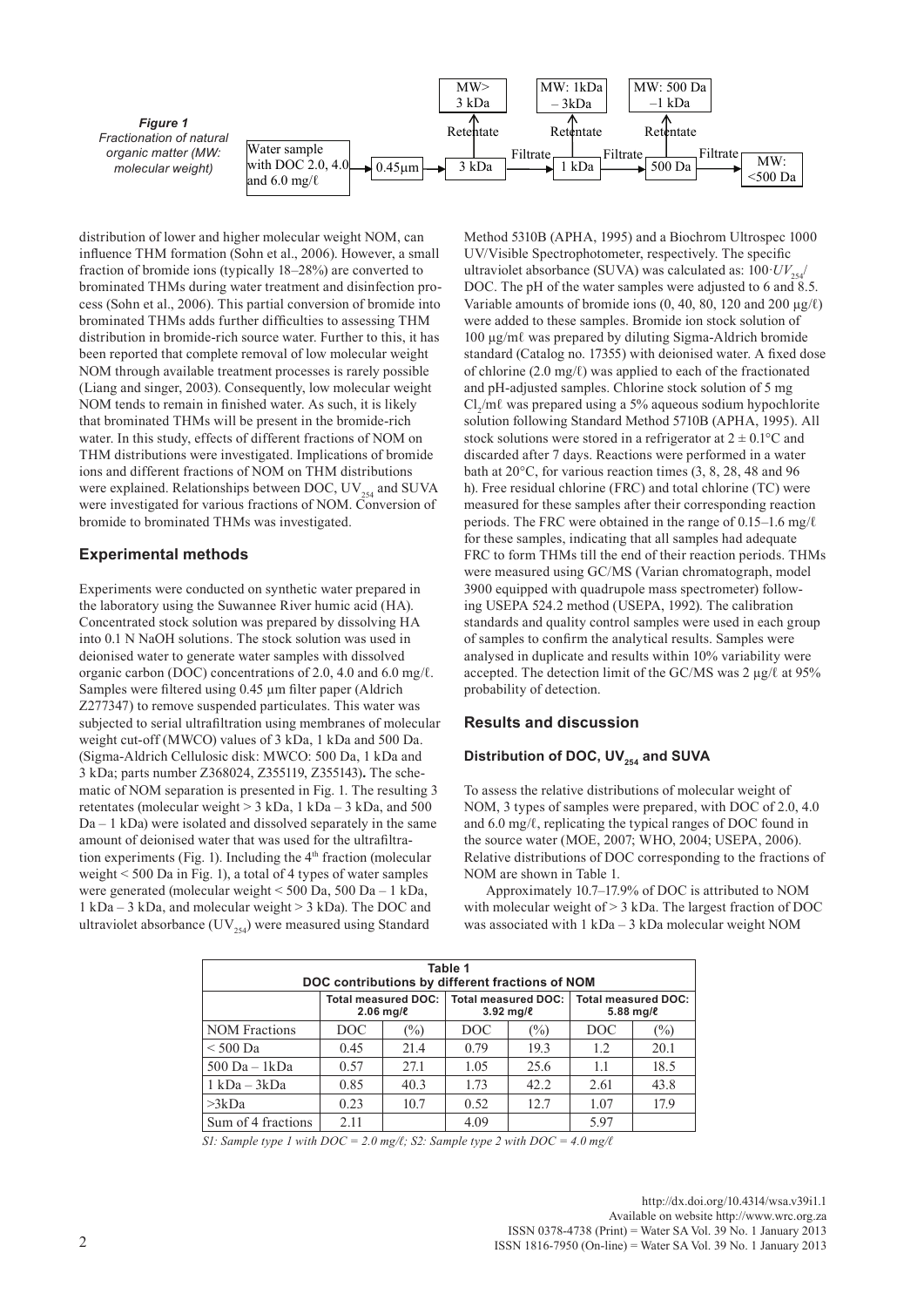$(40.3-43.8\%)$  followed by  $500$  Da – 1 kDa molecular weight (18.5–27.1%). NOM with a molecular weight of less than 500 Da contributed 19.3–21.4% of the total DOC. Based on the experiments, 38.6–48.5% of the DOC was contributed by the NOM having molecular weight  $\leq 1$  kDa (Table 1). The correlations between DOC,  $UV_{254}$  and SUVA for different fractions of NOM are presented in Fig. 2. Strong correlations between DOC and  $UV_{254}$  were observed for molecular weight  $> 1$  kDa ( $R^2 = 0.88$  and 0.996), while weak correlations  $(R^2 = 0.21$  and 0.46) were observed for molecular weight < 1 kDa (Fig. 2). The weakest correlation was observed for molecular weight  $\leq 500$  Da ( $R^2 = 0.21$ ), while the best correlation was found for molecular weight  $>$  3 kDa ( $R^2$  = 0.996). Similar correlations (strong correlation for molecular weight > 1 kDa and weak correlation for molecular weight < 1 kDa) between DOC and SUVA were observed. For example, the weakest correlation between DOC and SUVA was observed for molecular weight  $\leq 500$  Da ( $R^2 = 0.001$ ), while the strongest correlation was found for molecular weight  $>$  3 kDa ( $R$ <sup>2</sup> = 0.88). In both UV<sub>254</sub> and SUVA,  $R$ <sup>2</sup> values increased with the increase in the molecular weight of NOM (Fig. 2). The findings demonstrate that  $UV_{254}$  or SUVA may not effectively characterise DOC associated with low molecular weight NOM, while a significant fraction of DOC (38.6–48.5%) can be contributed by the low molecular weight NOM (molecular weight  $\leq$  1kDa) in these samples.

#### **Effects of molecular weight distribution on brominated THM formation**

The rate of THM formation (CHCl<sub>3</sub>, BDCM, DBCM and  $CHBr<sub>3</sub>$ ) was investigated for S1 (samples with total DOC of 2.0 mg/ $\ell$ ) and S2 (samples with total DOC of 4.0 mg/ℓ) with varying concentrations of bromide ion  $(0, 40, 80, 120$  and  $200 \mu g/l$ ) for different reaction periods (3, 8, 28, 48 and 96 h). Figure 3 shows the formation rates of CHCl<sub>3</sub>, BDCM, DBCM and CHBr<sub>3</sub> per unit of DOC for S1 and S2 samples with 120 µg/ℓ bromide ion for a reaction period of 48 h. Formation of  $CHCl<sub>3</sub>$  increases with the increase in molecular weight of NOM. The higher molecular weight NOM (molecular weight > 3 kDa) formed approximately 67–75% more  $CHCl<sub>3</sub>$  than the lower molecular weight NOM (molecular weight < 500 Da) (Fig. 3). For example, in the case of S1, 0.153  $\mu$ mol/ $\ell$  CHCl<sub>3</sub> was formed per unit of DOC for molecular weight < 500 Da, while 0.178, 0.195 and 0.267  $\mu$ mol/ $\ell$  CHCl<sub>3</sub> was formed per unit of DOC for molecular weights of  $500$  Da – 1 kDa, 1 kDa – 3 kDa and > 3 kDa, respectively (Fig. 3a). However, a different pattern was observed in the formation of brominated THMs, more specifically, in BDCM and DBCM formation. Formation rates of BDCM decreased with the increase in molecular weight of NOM. The NOM with molecular weight > 3 kDa formed approximately 35–42% and 40–43% less BDCM and DBCM, respectively, than the NOM with molecular weight < 500 Da in S1 and S2 samples (Fig. 3). For example, in S2, 0.094  $\mu$ mol/ $\ell$ BDCM was formed per unit of DOC at molecular weight < 500 Da, while 0.077, 0.063 and 0.061 μmol/ℓ BDCM was formed per unit of DOC at molecular weight of 500 Da – 1 kDa, 1  $kDa - 3 kDa$  and  $> 3 kDa$ , respectively (Fig. 3b). In the case of



*Figure 2* Correlations of DOC with UV<sub>254</sub> and SUVA for different molecular *weight natural organic matter*

DBCM, 0.048 µmol/ℓ was formed per unit of DOC for molecular weight < 500 Da, while 0.031, 0.023 and 0.027  $\mu$ mol/ℓ was formed per unit of DOC for molecular weight of 500 Da – 1 kDa, 1 kDa – 3 kDa and  $>$  3 kDa, respectively (Fig. 3b). This phenomenon might be explained by the higher reactivity of lower molecular weight NOM with bromide ions than the corresponding chloride ions. Overall, the sum of CHCl<sub>3</sub>, BDCM, DBCM and  $CHBr<sub>3</sub>$  was higher for the higher molecular weight NOM than the lower molecular weight NOM. For example, 0.305 and 0.310 µmol/ℓ THMs were formed in the S1 and S2 samples with molecular weight < 500 Da. For the S1 and S2 samples with molecular weight  $> 3$  kDa, the total concentration of THMs formed was 0.357 and 0.362 µmol/ℓ, respectively. The increase in total THMs was mainly due to higher rates of  $CHCl<sub>3</sub>$  formation with the increase in molecular weight compared to the corresponding decrease in the formation of brominated THMs.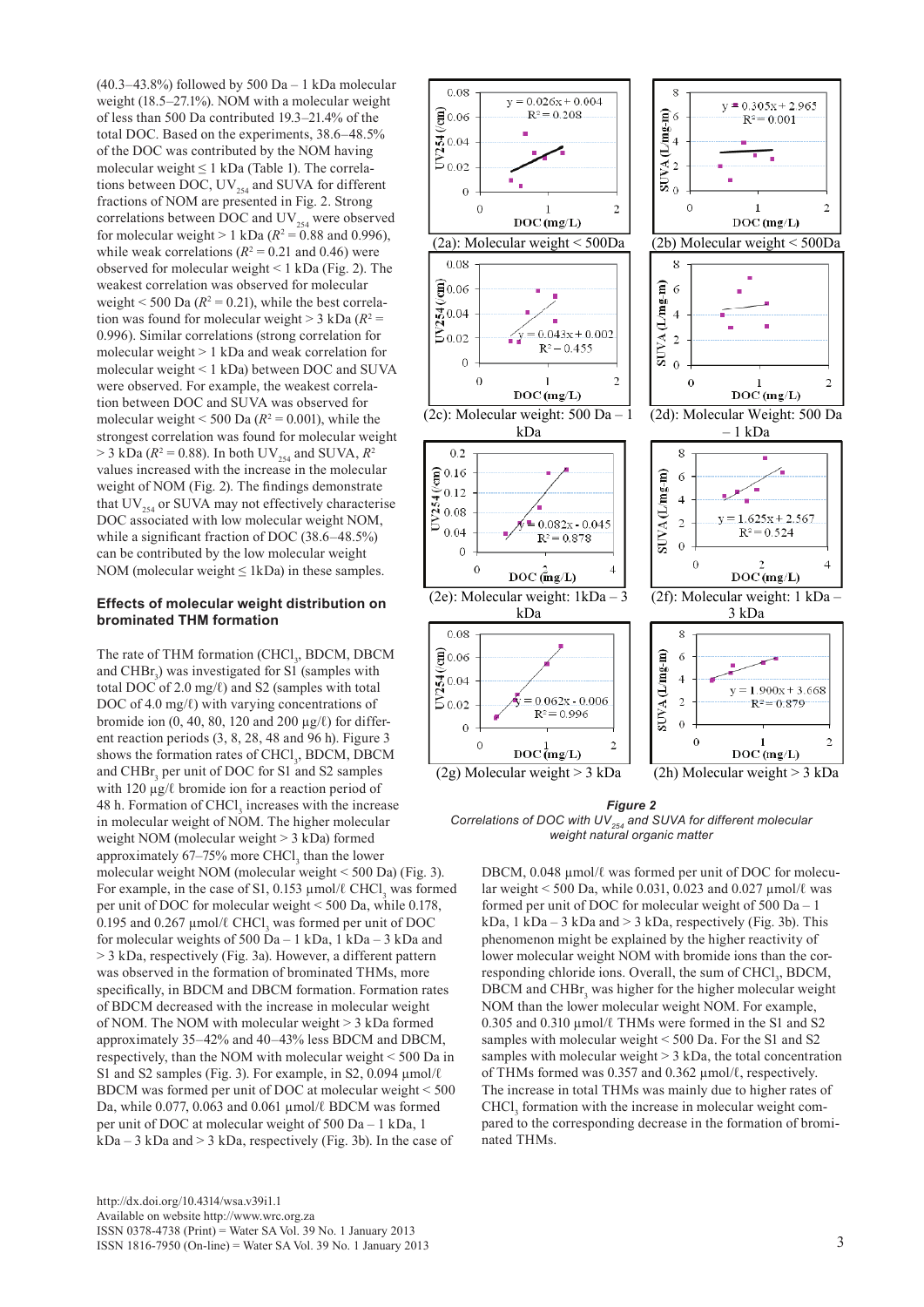



*Figure 3 Variability of THM formation with molecular weight distributions in source water: (a) source water with DOC = 2.0 mg/ℓ (S1); (b) source water with DOC = 4 mg/ℓ (S2), pH = 6.0, temperature = 20°C, bromide ion = 120 µg/ℓ, reaction period = 48 h.*

# **Effects of pH on THM formation for different fractions of NOM**

The effects of pH on CHCl<sub>3</sub>, BDCM, DBCM and CHB $r<sub>3</sub>$  formation were investigated for S1 and S2 using 2 pH values (6.0 and 8.5) for various reaction periods and bromide ion concentrations. Formation of CHCl<sub>3</sub> was increased with the increase in pH for different molecular weights of NOM. For S1 with molecular weight  $<$  500 Da, CHCl<sub>3</sub> formation increased from 0.153 µmol/ℓ to 0.172 µmol/ℓ when pH was increased from 6 to 8.5 (Fig. 4). Similar trends were observed for the higher molecular weight NOM (e.g., in S1 with molecular weight > 3 kDa, CHCl<sub>3</sub> formation increased from 0.267  $\mu$ mol/ℓ to 0.304  $\mu$ mol/ℓ when pH was increased from 6 to 8.5). Rate of  $CHCl<sub>3</sub>$  formation was higher for higher molecular weight NOM than the lower molecular weight NOM (e.g., in S2 at pH 6, rate of CHCl, formation per unit DOC was increased from 0.161 µmol/ℓ to  $0.267 \mu \text{mol}/\ell$ , due to the change in molecular weight from  $<$  500 Da to molecular weight  $>$  3 kDa (Fig. 4). However, formation of brominated THMs (BDCM, DBCM and  $CHBr<sub>3</sub>$ ) showed a different pattern with the increase in pH. BDCM, DBCM and CHBr3 were found to decrease with an increase in pH value from 6.0 to 8.5. For S2 with molecular weight  $\leq 500$ Da, BDCM formation decreased from 0.094 μmol/ℓ to 0.084  $\mu$ mol/ℓ when pH was increased from 6 to 8.5 (Fig. 4). Similar trends were observed for the higher molecular weight NOM as



#### *Figure 4*



well (e.g., in S2 with molecular weight > 3 kDa, BDCM formation decreased from 0.061 μmol/ℓ to 0.057 μmol/ℓ when pH was increased from 6 to 8.5). At the same pH, decreased formation of BDCM was observed for the higher molecular weight NOM (e.g., in S2 at pH 6, rate of BDCM formation per unit DOC was decreased from 0.094 µmol/ℓ to 0.061 µmol/ℓ due to the change in molecular weight from < 500 Da to molecular weight > 3 kDa) (Fig. 4). Rate of formation of DBCM was also found to decrease when pH was increased from 6.0 to 8.5. For S2 with molecular weight < 500 Da, DBCM formation decreased from 0.048  $\mu$ mol/ $\ell$  to 0.041  $\mu$ mol/ $\ell$  when pH was increased from 6 to 8.5 (Fig. 4). Similar results were observed for the other molecular weight fractions of of NOM (Fig. 4). Further to this, increase in molecular weight resulted in a reduced rate of DBCM formation in most of the samples (Fig. 4). A consistent trend was observed for  $CHBr<sub>3</sub>$  formation (Fig. 4). Past studies have reported variability in brominated THM formation with increase in pH (Chowdhury et al., 2010). Overall, rate of formation of  $CHCl<sub>3</sub>$  increased with an increase in pH and molecular weight of NOM, while the rates of formation of brominated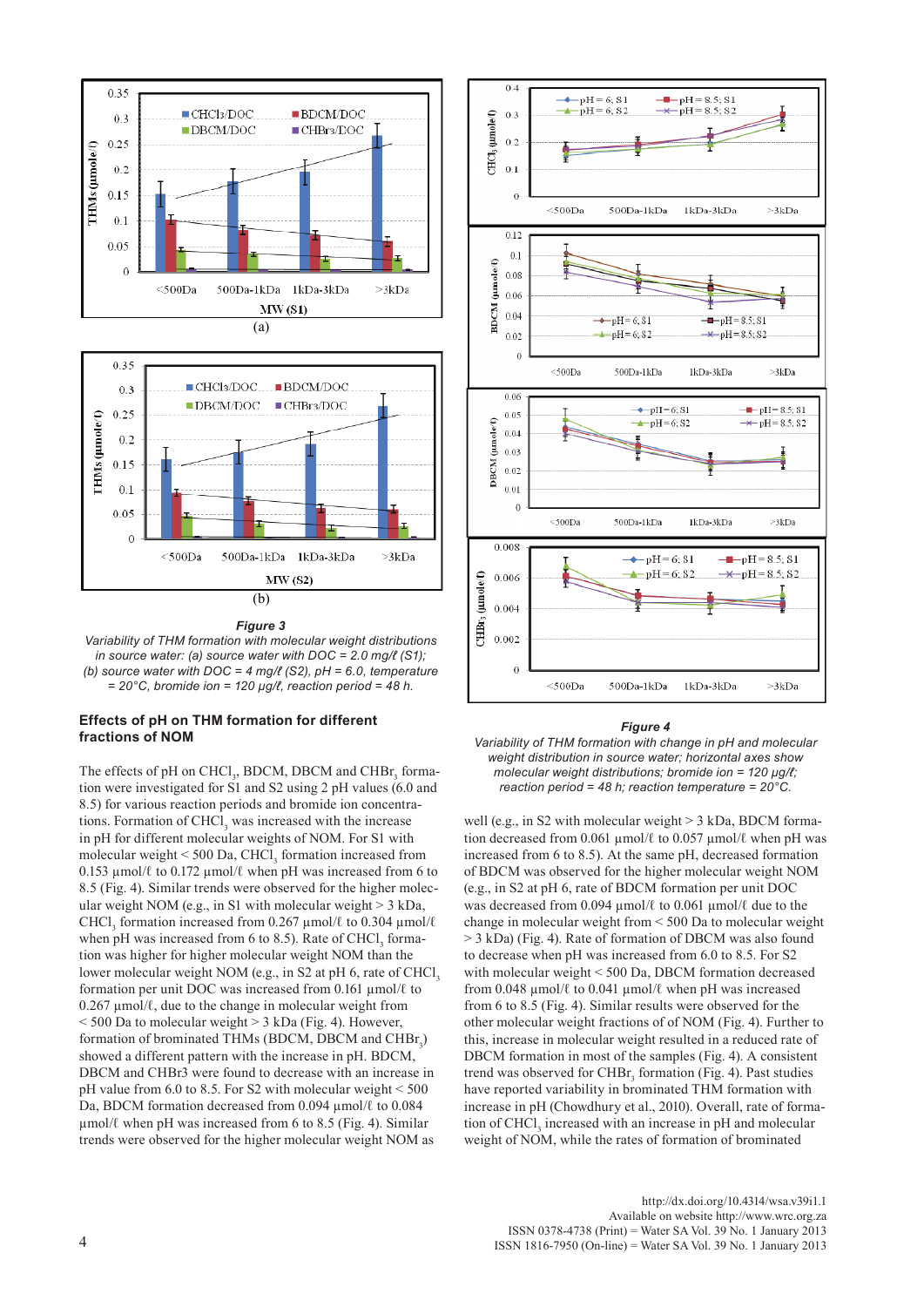



*Figure 5 Effects of bromide ion (µg/ℓ) to chlorine (mg/ℓ) ratio on THM formation (molecular weight: 1 kDa – 3 kDa; pH = 6; temperature 20°C; sample type = S2): (a) reaction period = 28 h; (b) reaction period = 96 h*

THMs (BDCM, DBCM and  $CHBr<sub>3</sub>$ ) decreased with an increase in pH and molecular weight of NOM.

# **Effects of bromide ion to chlorine ratio (***r***) on THM formation**

Effects of bromide ion to chlorine ratio were investigated for the reaction periods of 3, 8, 28, 48 and 96 h, for all molecular weight fractions of NOM. Various concentrations of bromide ion  $(0, 40, 80, 120$  and  $200 \mu$ g/ℓ) were used, while a fixed amount of chlorine  $(2.0 \text{ mg}/\ell)$  was applied to each sample. Figure 5 shows the effects for the reaction periods of 28 and 96 h (Figs. 5a and 5b, respectively) for NOM with molecular weight 1–3 kDa. Formation of THMs (sum of CHCl<sub>3</sub>, BDCM,  $DBCM$  and  $CHBr<sub>3</sub>$ ) increases with the increase in bromide ion to chlorine ratio (*r*). In the 28-h reaction period, the sum of the molar concentration of THMs increased from 0.194 µmol/ℓ to 0.236 µmol/ℓ when *r* was increased from 0 to 100. Under the same conditions, the 96-h reaction period gave similar results (the sum of the molar concentration of THMs increased from 0.218  $\mu$ mol/ℓ to 0.271  $\mu$ mol/ℓ). The increase in the sum of the molar concentration of THMs due to the increase in bromide ion to chlorine ratio indicates that there might be additional reactions in addition to the substitution of chloride (lighter atom) by the bromide ion (heavier atom). Chowdhury et al. (2010) reported that reaction of bromide ions with the lower



*Figure 6*

*Conversion of bromide ion into brominated THMs (error bars represent standard deviations)*

molecular weight NOM might be a potential pathway for producing such additional molar concentration of THMs. However, further study is warranted to enable better understanding of the combined effects of molecular fractions of NOM and bromide to chlorine ratio.

Formation of  $CHCl<sub>3</sub>$  decreases with the increase in  $r$ . In the 28-h reaction period,  $CHCl<sub>3</sub>$  formation decreased from 0.194  $\mu$ mol/ℓ to 0.172  $\mu$ mol/ℓ (11.2%) while *r* was increased from 0 to 100. In the case of the 96-h reaction period,  $CHCl<sub>3</sub>$  formation was decreased from 0.218 μmol/ℓ to 0.191 μmol/ℓ (12.1%) under similar conditions. For 3, 8 and 48 h reaction periods, the rates of decrease of CHCl<sub>3</sub> formation were  $9.4\%$ ,  $8.0\%$  and 12.4%, respectively, under similar conditions. Formation of BDCM increases with an increase in *r*. For the 28-h reaction period, BDCM formation was increased from 0.015  $\mu$ mol/ $\ell$ to 0.047 µmol/ℓ when *r* was increased from 20 to 100. For the 96-h reaction period, BDCM formation was increased from 0.024  $\mu$ mol/ $\ell$  to 0.058  $\mu$ mol/ $\ell$ . In the 3-, 8- and 48-h reaction periods, formation of BDCM was also increased (not shown), under similar conditions. Formation of DBCM increases with an increase in *r*. For the 28-h reaction period, DBCM formation was increased from 0.0054 μmol/ℓ to 0.012 μmol/ℓ when *r* was increased from 20 to 100. For the 96-h reaction period, DBCM formation was increased from 0.008 µmol/ℓ to 0.0153 µmol/ℓ. For the 3-, 8- and 48-h reaction periods, formation of DBCM was also increased (not shown) under similar conditions. A similar trend was observed in the formation of CHBr<sub>3</sub> (Fig. 5). Overall, an increase in the ratio of bromide ion to chlorine decreases CHCl<sub>3</sub> and increases BDCM, DBCM and  $CHBr<sub>3</sub>$ . Total THMs was also increased, possibly due to higher rates of reactions with the lower molecular weight NOM.

# **Conversion of bromide ion to brominated THMs**

Conversion of bromide ion to brominated THMs (BDCM, DBCM and  $CHBr<sub>3</sub>$ ) was investigated for different fractions of NOM. Figure 6 shows the average percentage of bromide ions converted to brominated THMs. For the samples with low molecular weight (molecular weight < 500 Da) and pH of 6, 13.6% (range: 6.7–19.8%) of bromide ions were converted to brominated THMs, while decreased rates of conversion were observed with an increase in the molecular weight of NOM (Fig. 6). For NOM with high molecular weight (molecular weight  $> 3$  kDa) at pH 6, 8.1% of the bromide ions were converted to brominated THMs. Increase in pH reduced the conversion of bromide ions. For the samples with low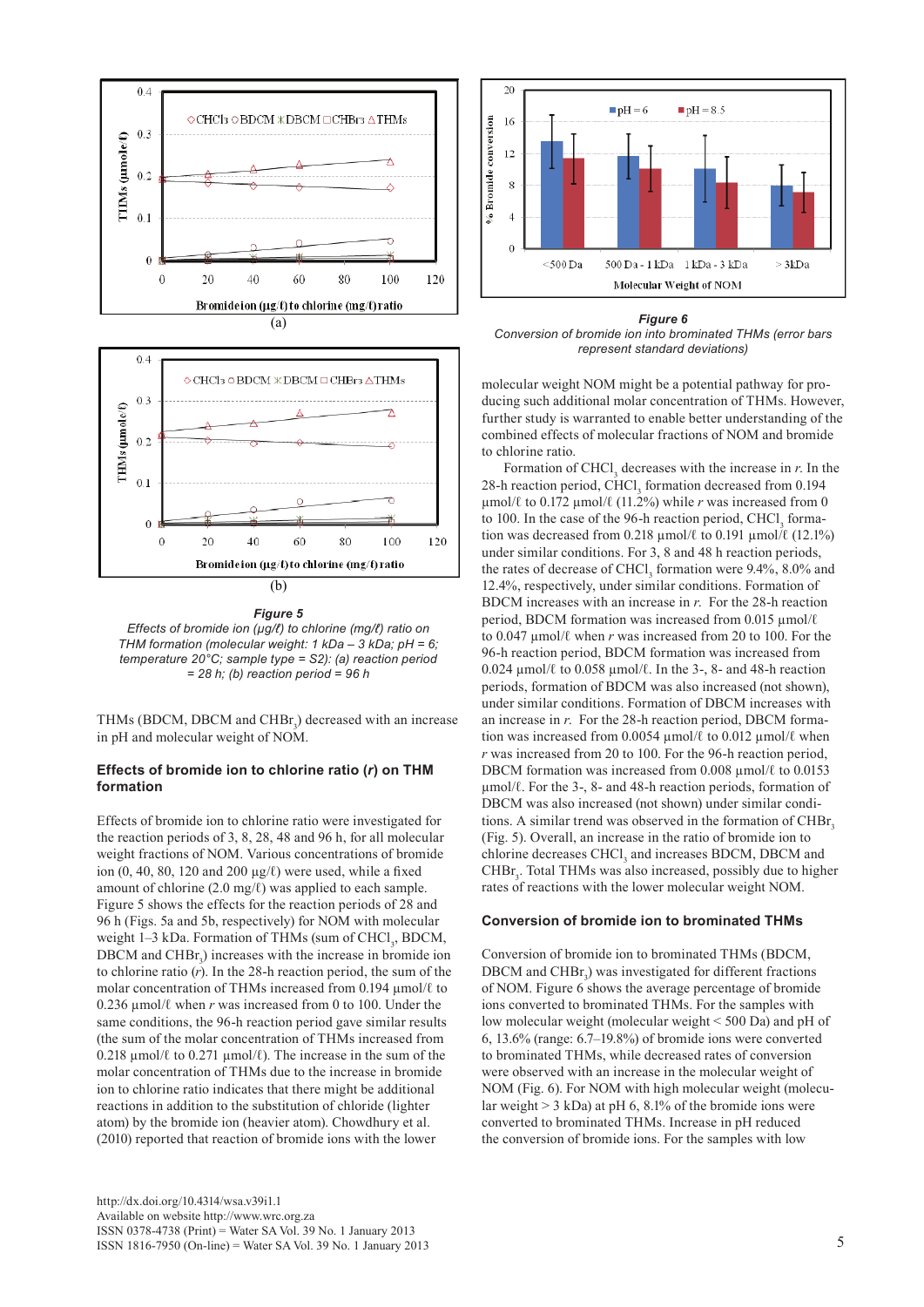molecular weight (molecular weight  $\leq 500$  Da) and pH of 8.5, 11.4% (range: 5.4–15.6%) of the bromide ion was converted into brominated THMs. On average, increasing pH from 6.0 to 8.5 reduced the conversion of bromide ion by 11.1–17.8% (Fig. 6). It should be noted that the rate of conversion of bromide ions to brominated THMs were not significantly different between the consecutive groups (Mann-Whitney test; *p* > 0.10). However, when the first group (molecular weight < 500 Da) was compared to the last group (molecular weight  $> 3$  kDa), the differences were found to be significant (Mann-Whitney test; *p* < 0.05) for both pH values (Fig. 6). Past studies have reported that the conversion of bromide ion to brominated THMs depends on pH and temperature (Sohn et al., 2006; Liang and Singer, 2003). Sohn et al. (2006) reported 18%–28% conversion of bromide ion to brominated THMs, which is higher than that observed in this study. This may be due to differences in the distribution of NOM in the source water. Further to this, the water samples used by Sohn et al. (2006) had very high DOC values in comparison to the current study, which may also have affected the conversion of bromide ions. Based on the findings of this study, it can be argued that only a small fraction of the available bromide ions will be converted into brominated THMs during the treatment and disinfection process. The role of the remaining fraction of bromide ions needs to be investigated further in future research.

This study demonstrates that low molecular weight NOM (molecular weight < 500 Da) may contribute significant fractions of DOC, but may not be adequately represented by  $UV_{354}$ or SUVA values. Hellur-Grossman et al. (2001) reported similar findings from the Sea of Galilee in Israel, where  $UV_{254}$ and SUVA values could not effectively be employed to characterise the hydrophilic fractions of NOM. The reactivity of low molecular weight NOM with bromide was found to be relatively higher than for high molecular weight NOM. Some previous studies have demonstrated similar findings (Hellur-Grossman et al., 2001; Uyak and Toroz, 2007). Employment of  $UV_{254}$  or SUVA for predicting the occurrence of brominated THMs in water with hydrophilic NOM may require further attention. Increase in bromide ion to chlorine ratio increases brominated and total THMs and decreases CHCl<sub>3</sub> on both a molecular and mass basis. The increase in molecular terms might be due to higher reactivity of bromide ion with the lower molecular weight NOM (Chowdhury et al., 2010). In addition, an increased bromide to chlorine ratio increases hypobromous acid (HOBr) formation, which is more reactive with NOM than the hypochlorous acid (HOCl) in chlorinated water. Increase in bromide ion causes a gradual shift from chlorinated THMs to mixed bromochloro THMs (Uyak and Toroz, 2007). Regulatory agencies around the world limit the sum of  $4$  THMs (CHCl<sub>3</sub>, BDCM, DBCM and  $CHBr<sub>3</sub>$ ) in drinking water (e.g., USEPA: 80 μg/ $\ell$ ; Health Canada: 100 μg/ $\ell$ ). Managers of water supply systems might consider reducing pH to reduce CHCl<sub>3</sub>. However, this must be carefully attended for water with high levels of bromide ion. Further investigation may be required to understand the implications of altering pH on different species of THMs, HAAs and other DBPs, for source water containing bromide ions. Alternatively, additional regulation on specific DBPs might provide better protection of human health. This study also demonstrated that only a fraction of available bromide ion is converted into brominated THMs. The highest fractions (13.6%) of bromide ions was converted into brominated THMs in the low molecular weight NOM (molecular weight < 500 Da) samples. In case of higher molecular weight NOM, this conversion was much lower (8.0%). Increasing

pH decreased the conversion of bromide ion into brominated THMs significantly (11%–18%), resulting in lower formation of brominated THMs.

# **Conclusions**

This study investigated the effects of molecular weight distributions of NOM in source water, bromide ion, pH, bromide to chlorine ratio and conversion of bromide ion into brominated THMs on the formation and distribution of THMs in municipal supply water. The findings provide an understanding of the complexity of the formation and distribution of THMs in source waters containing bromide ions. As such, effects of some factors were explained without the influence of external factors. However, the findings of this study are limited, as this was not a field study, where different factors (e.g., pH, temperature, DOC, etc.) can vary simultaneously resulting in interaction effects. Future studies should look at the interaction effects of these factors. The effects of pH on the formation and distribution of different species of DBPs requires further investigation. Despite the limitations, this study provides insights into the formation and distribution of brominated THMs in bromide-rich source water, which can be beneficial in controlling the formation of brominated DBPs in drinking water.

# **Acknowledgments**

The author would like to acknowledge the support provided by King Abdulaziz City for Science and Technology (KACST) through the Science & Technology Unit at King Fahd University of Petroleum & Minerals (KFUPM), funding this work through Project No. 10-WAT1398-04 as part of the National Science, Technology and Innovation Plan

# **References**

- APHA (AMERICAN PUBLIC HEALTH ASSOCIATION), AWWA (AMERICAN WATER WORKS ASSOCIATION) and WEF (WATER ENVIRONMENT FEDERATION) (1995) *Standard Methods for the Examination of Water and Wastewater* (19th edn.). APHA, Washington DC.
- CHOWDHURY S, CHAMPAGNE P and McLELLAN PJ (2010) Investigating effects of bromide ions on trihalomethanes and developing model for predicting bromodichloromethane in drinking water. *Water Res.* **44** (7) 2349–2359.
- DODDS L and KING WD (2001) Relation between trihalomethane compounds and birth defects. *Occup. Environ. Med.* **58** 443–446.
- HEALTH CANADA (2007) Guidelines for Canadian Drinking Water Quality. Prepared by the Federal-Provincial-Territorial Committee on Health and the Environment, March 2007. Health Canada, Ottawa.
- HEALTH CANADA (2008) Guidelines for Canadian Drinking Water Quality. Prepared by the Federal-Provincial-Territorial Committee on Health and the Environment, March 2008. Health Canada, Ottawa.
- HELLUR-GROSSMAN L, MANKA J, LAMONI-RELIS B and REBHUN M (2001) THM, haloacetic acids and other organic DBPs formation in disinfect ion of bromide rich Sea of Galilee (Lake Kinneret) water. *Water Sci. Technol.: Water Supply* **1** (2) 259–266.
- KING WD, DODDS L and ALLEN AC (2000) Relation between stillbirths and specific chlorinated byproducts in public water supplies. *Environ. Health Perspect.* **108** (9) 883–886.
- KING WD, DODDS L and ARMSON BA (2004) Exposure assessment in epidemiologic studies of adverse pregnancy outcomes and disinfection byproducts. *J. Exp. Anal. Environ. Epidemiol.* **14** 466–472.